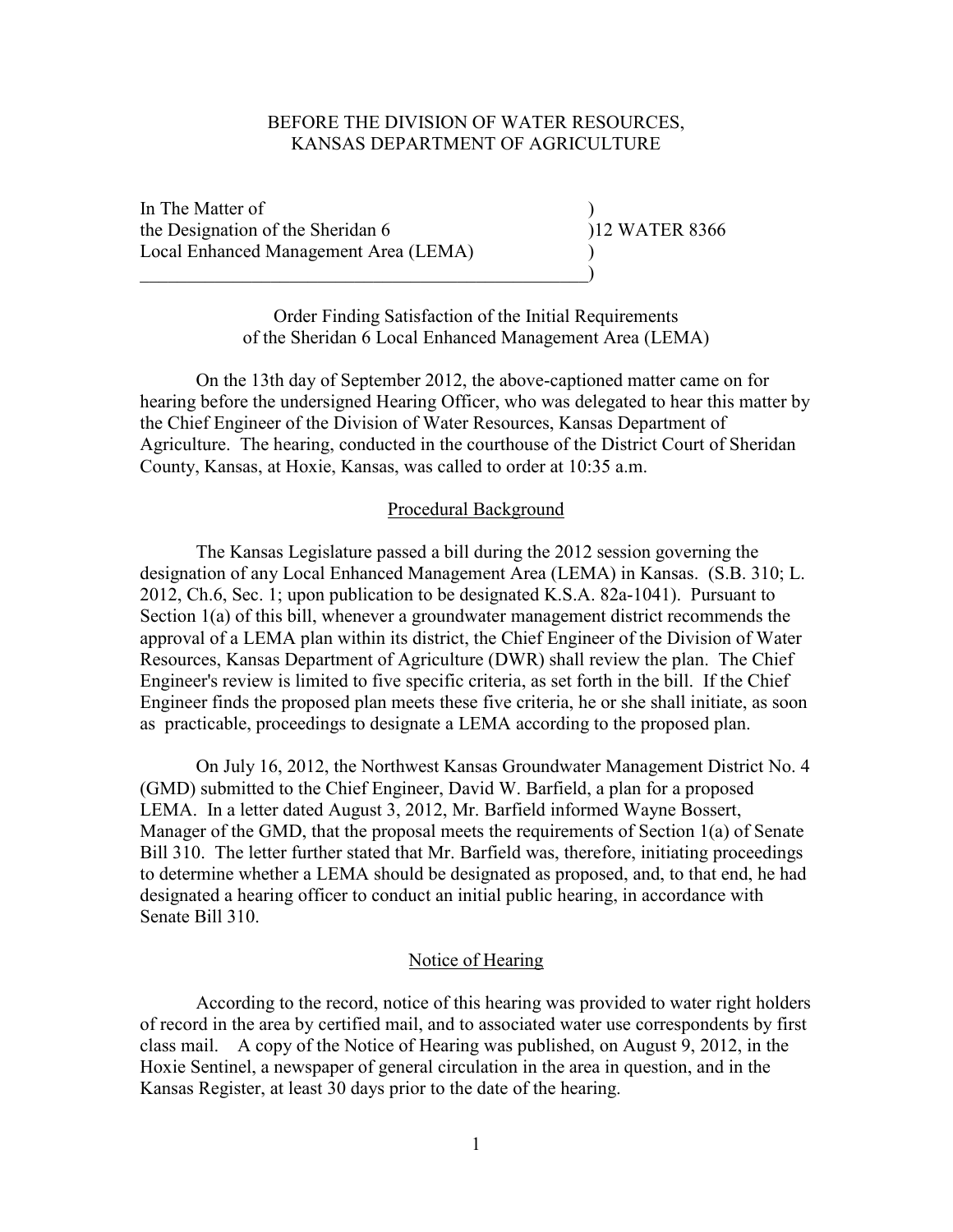#### Applicable Law

Where proceedings to designate a LEMA are initiated, the LEMA bill requires an initial public hearing on the question of designating such an area as a local enhanced management area according to the local enhanced management plan. "The initial public hearing shall resolve the following findings of fact:

(1) Whether one or more of the circumstances specified in subsection (a) through (d) of K.S.A. 82a-1036, and amendments thereto, exist;

(2) whether the public interest of K.S.A. 82a-1020, and amendments thereto, requires that one or more corrective control provisions be adopted; and

(3) whether the geographic boundaries are reasonable." S.B. 310, Section 1(b).

#### Public Comments Submitted at the Hearing

At the hearing, oral comments were offered as to whether the proposed LEMA plan meets the three statutory criteria whether the plan should be adopted. These comments have all been taken into account in the preparation of this order and the findings herein.

Wayne Bossert, Manager of the Northwest Kansas Groundwater Management District No. 4 (GMD), summarized the plan and submitted oral and written testimony in support of a finding that the three initial criteria are met.

Harold Murphy spoke, and later provided written comments. He expressed support for efforts to slow depletion of groundwater, but he cited concerns about whether the proposed plan's underlying data was uniform and whether the plan's corrective controls were fair (i.e., imposing additional limits on water use in some areas and not others).

Scott Foote, a livestock producer and purchaser of products grown in the proposed LEMA area and elsewhere, spoke in favor of the proposed LEMA. He stated he has 18 wells in the Sheridan 6 area. He would like to see the entire GMD included in such a proposal, but believes this plan is a good start. Mr. Foote stated that the plan would bring economic benefit over the long term, although it would cause economic harm in the short term.

Roch Meier spoke in favor of the plan. He farms in the GMD and wants water to be available for his grandchildren. He stated the question is not *if* the area will run out of water, but *when*.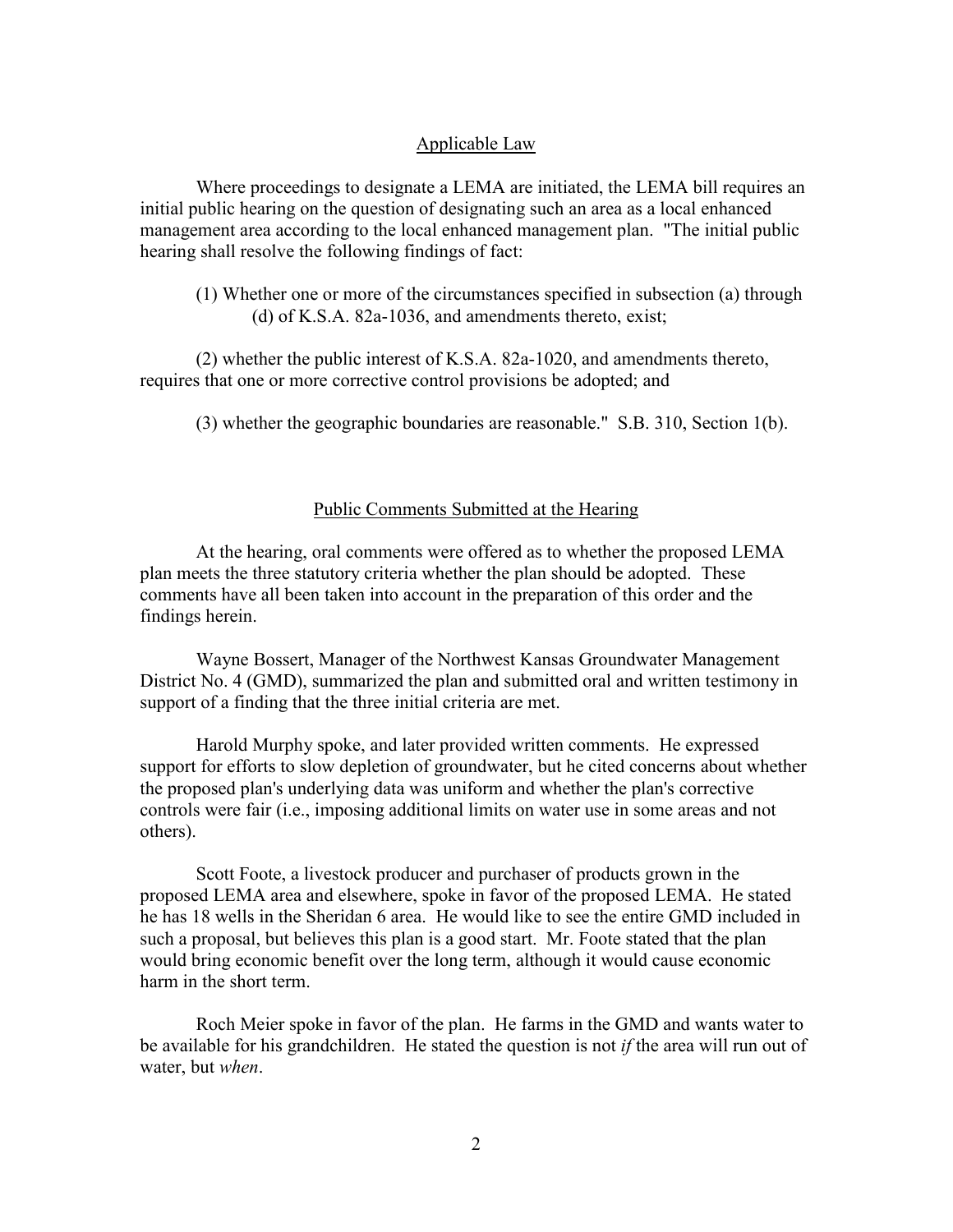Brian Baalman spoke in favor of the plan. He is in favor of locally-driven solutions, not "top-down" solutions.

Stuart Beckman spoke in favor of the LEMA plan. He stated that he grew up in the middle of the Sheridan 6 area. He described the water supply as being plentiful in the 1960's and 1970's, but, after years of widespread use of center pivot systems, his wells are down to thirty-to-forty feet of water and he has to re-nozzle his wells at least once each year. He stated that the decline in water supply needs to slow down.

Lane Letourneau, Program Manager for the DWR Water Appropriations Program, spoke in "full support" of the GMD's proposed LEMA plan. He offered DWR's technical support to help the local water users successfully implement their plan.

#### Public Comments Submitted in Writing Only

Some members of the public submitted written comments addressing the issues at hand. These comments have all been taken into account in the preparation of this order and the findings herein.

Carol Kliewer of Grainfield, Kansas, stated her support for the plan, but voiced concerns about how much water might potentially be needed by oil and gas operations in the area.

Donald Oelke and Kaylene Oelke wrote in support of the plan. They are fourth generation farmers in Sheridan County. They characterized the LEMA plan as "a very workable plan that was designed by those most affected."

Pat Herl of Hoxie, Kansas, a farmer in the GMD area of Sheridan 6, wrote in support of the LEMA plan. He has observed "significant decline in the amount of gallons per minute in all of our wells." He finds the LEMA plan to be a good start, with boundaries that will need to be expanded as the plan progresses.

Grant Gaede wrote in support of the proposed plan, noting that he was "fully in favor" of the plan and in being able to deal with the issues on a local basis.

David Cooper wrote in support of the plan. He noted that he has seen his wells in the area decline from being able to pump 900 to 1200 gallons per minute (in the 1970's) to a rate of only 200 gallons per minute at the present time. He hopes the plan will be extended in the future to encompass the entire GMD area.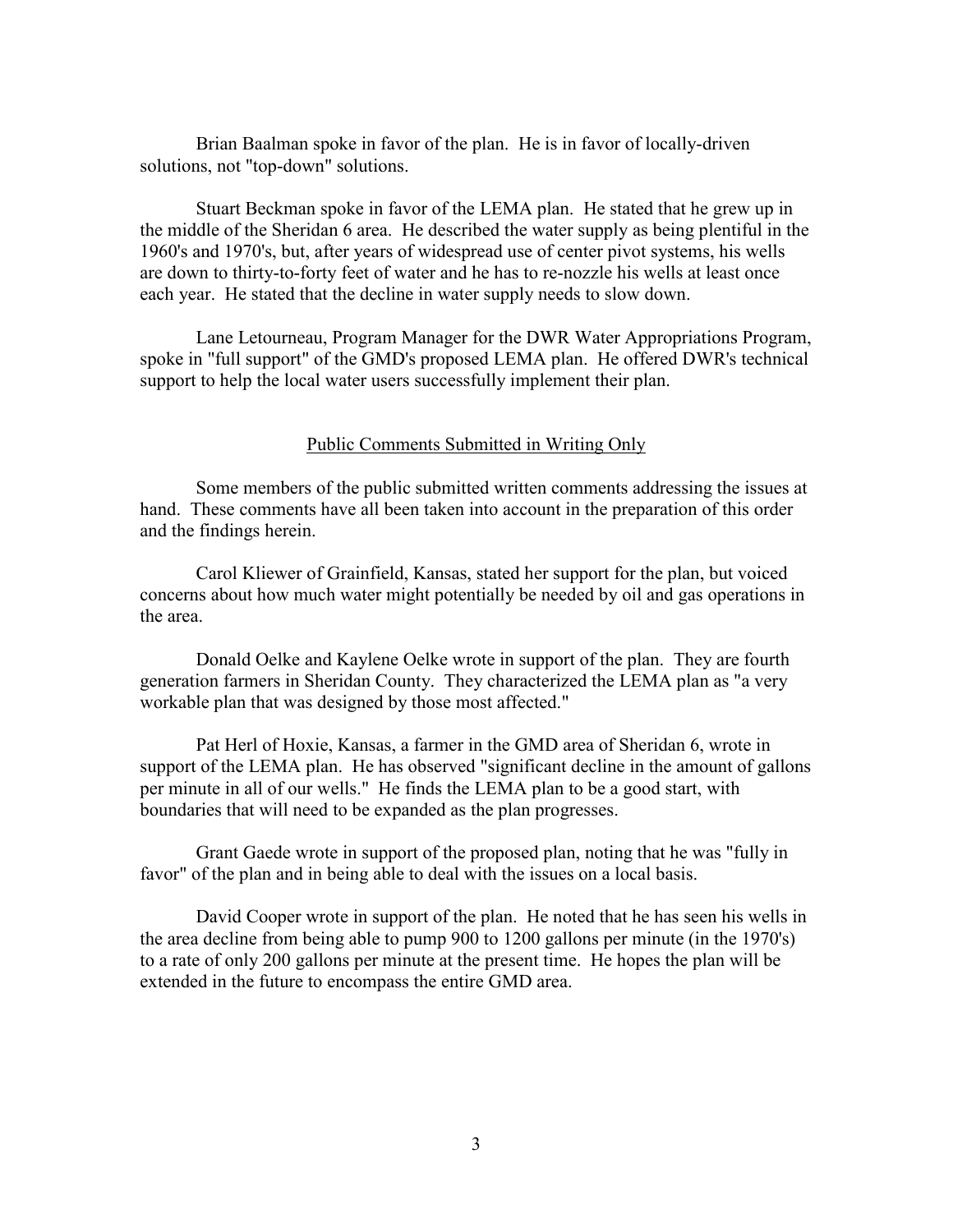### **DISCUSSION AND FINDINGS OF FACT**

 The purpose of this hearing, in accordance with the LEMA statute, is to resolve three factual issues:

(1) Whether one or more of the circumstances specified in subsection (a) through

 (d) of K.S.A. 82a-1036, and amendments thereto, exist; (2) whether the public interest of K.S.A. 82a-1020, and amendments thereto,

requires that one or more corrective control provisions be adopted; and

(3) whether the geographic boundaries are reasonable." S.B. 310, Section 1(b).

### **(1) Do one of more of the circumstances specified in subsection (a) through (d) of K.S.A. 82a-1036 exist here**?

The statute referenced here, K.S.A. 82a-1036, sets forth circumstances necessary for the designation of an Intensive Groundwater Use Control Area (IGUCA). The LEMA statute has incorporated four of those circumstances, as follows:

(a) Groundwater levels in the area in question are declining or have declined excessively; or

(b) the rate of withdrawal of groundwater within the area in question equals or exceeds the rate of recharge in such area; or

(c) preventable waste of water is occurring or may occur within the area in question;

(d) unreasonable deterioration of the quality of water is occurring or may occur within the area in question. K.S.A. 82a-1036.

The GMD contends both of the first two circumstances exist here. More specifically, the GMD states that the groundwater withdrawals exceed natural recharge in this area, causing the groundwater levels to decline excessively. In support, the GMD offers data derived from annual water level measurements collected by the Kansas Geological Survey. These measurements are then used in the Kansas Annual Cooperative Water Level Measurement Program. The GMD identified the eight observation wells, among those KGS uses to gather these measurements, that are located within the Sheridan 6 LEMA area and that have sufficient annual water level measurements. The GMD's written testimony contains specific information identifying these eight wells and graphing the changes in water level measurements taken at these wells from 1965 through 2012. As expressed by the graph, the water level for each of these eight wells showed a decline during that period, some as much as 60 to 70 feet. The GMD states, "Only when withdrawals exceed recharge do these kind of negative changes in groundwater levels, and consequently aquifer storage, occur over a long period of time."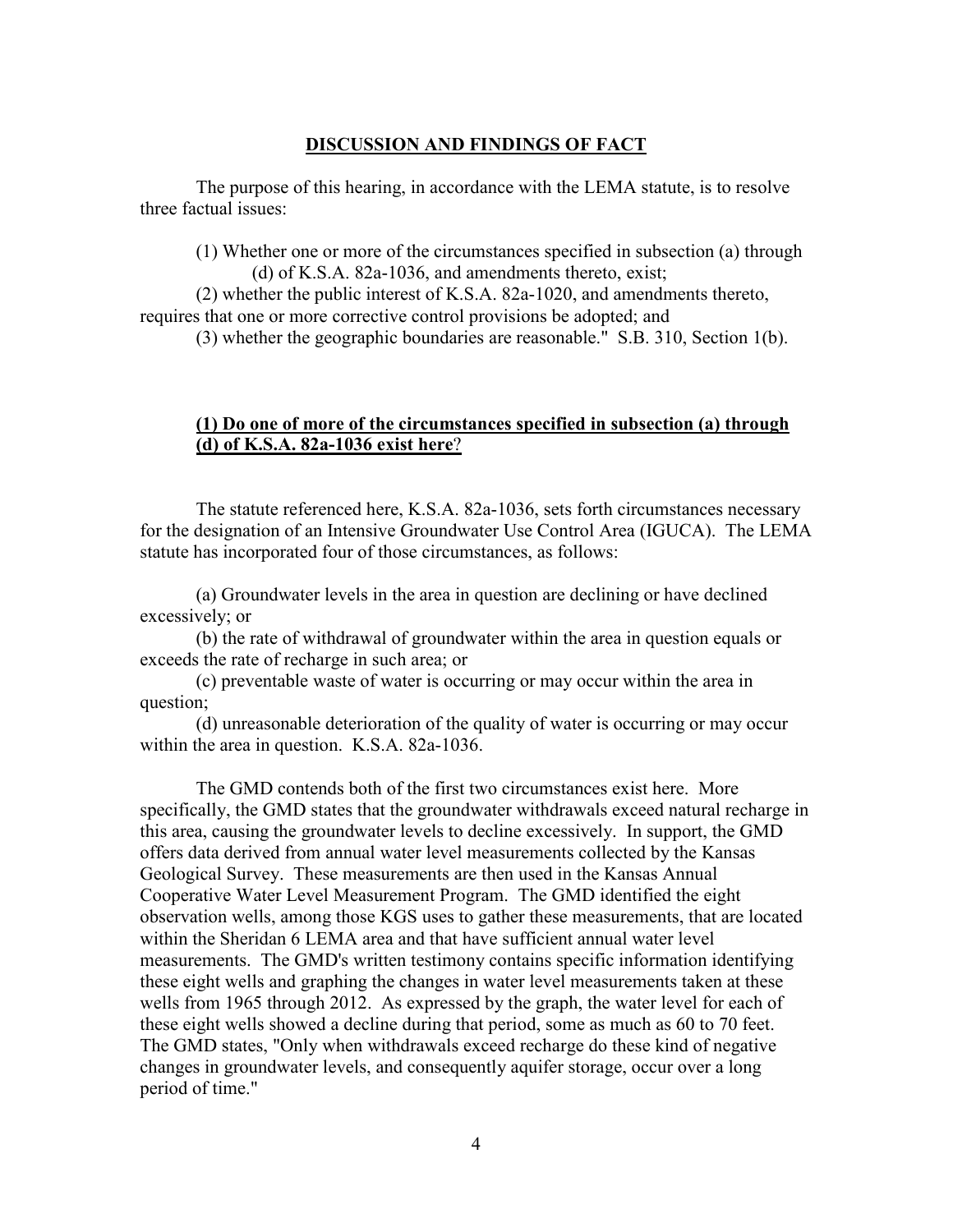One of the public comments questioned the selection of observation wells used to analyze the water level declines, because areas with clusters of wells would suffer a greater decline than areas where wells are spaced farther apart. According to the description provided by the GMD, the specific wells were chosen because they have been used by the Kansas Geological Survey for annual water level data collection, and these wells showed sufficient annual water level measurements. According to Graph 1 in the GMD's written comments, the water level measurements from most of these wells date back as far as the mid-1960's. The decision to use the data from these wells appears to have been based on the data's high level of credibility over time, a reason that adequately justifies the chosen methodology.

The GMD testimony also includes data from the updated computer model used by the Republican River Compact Administration (RRCA). This model was created in cooperation with DWR, the Kansas Water Office and the federal Bureau of Reclamation. This model was designed to predict future trends in water levels in the High Priority Areas within the GMD, based on continued water use consistent with current use. For the Sheridan 6, High Priority Area, the model indicates a clear decline since the year 1948, with one of the most severe declines in water levels between 2005 and 2070.

Most of the public comments, oral and written, personally corroborated the fact that water levels in the area had declined excessively or that withdrawals exceed the rate of recharge.

The two studies cited by the GMD, comprised of credible and relevant data, corroborate the GMD's conclusion that water levels in the area of the proposed Sheridan 6 LEMA are declining and have declined excessively, and that the excessive decline is due to withdrawals in the area exceeding the rate of recharge.

### **(2) Does the public interest of K.S.A. 82a-1020 require that one or more corrective control provisions be adopted?**

The public interest standard referenced here is the statutory declaration of the policy and purpose of the Groundwater Management District Act, as follows:

"It is hereby recognized that a need exists for the creation of special districts for the proper management of the groundwater resources of the state; for the conservation of groundwater resources; for the prevention of economic deterioration; for associated endeavors within the state of Kansas through the stabilization of agriculture; and to secure for Kansas the benefit of its fertile soils and favorable location with respect to national and world markets. It is the policy of this act to preserve basic water use doctrine and to establish the right of local water users to determine their destiny with respect to the use of the groundwater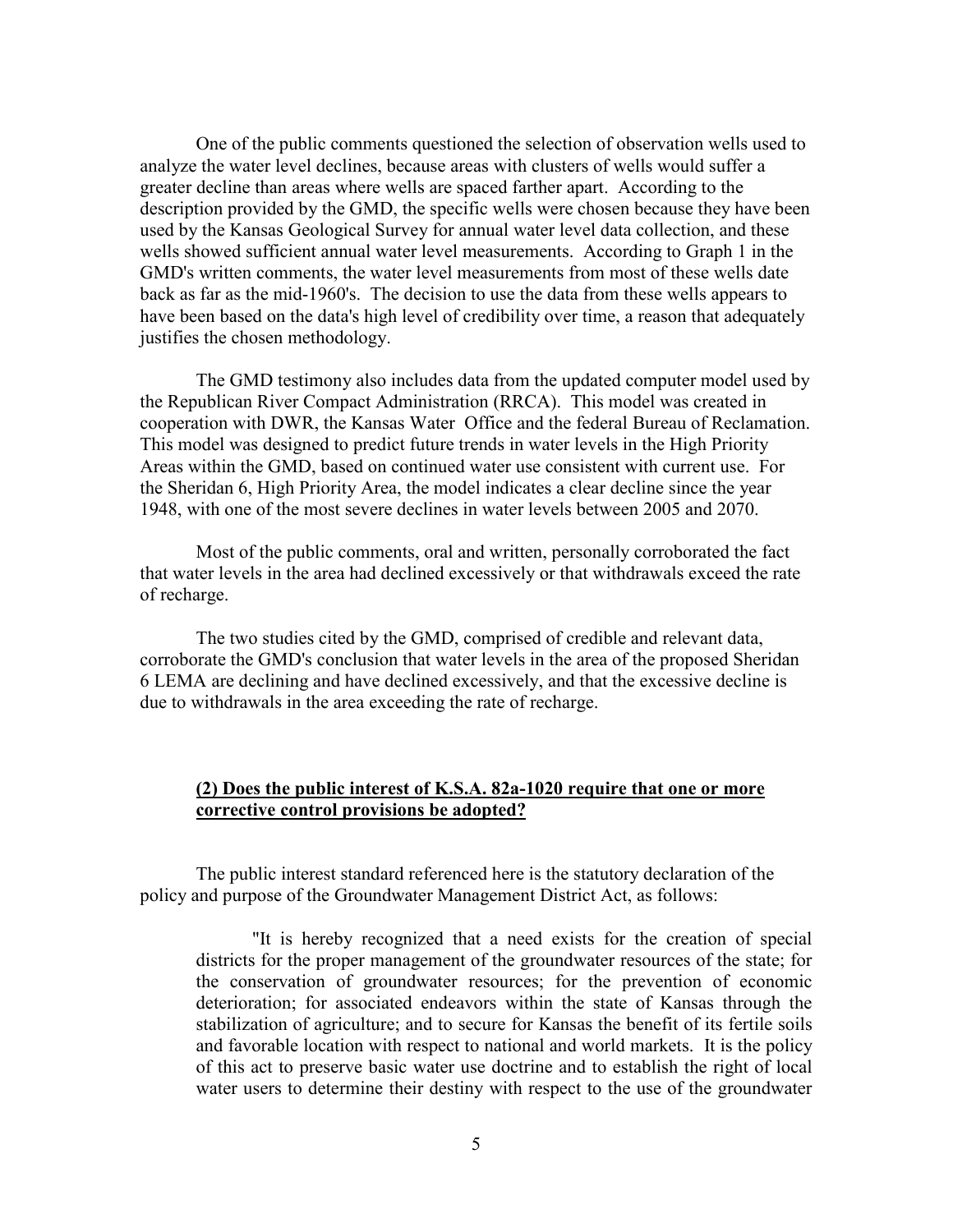insofar as it does not conflict with the basic laws and policies of the state of Kansas. It is, therefore, declared that in the public interest it is necessary and advisable to permit the establishment of groundwater management districts."

Thus, in order for a LEMA plan to be considered in the public interest, it must seek to further conservation and protection of groundwater resources, in harmony with state law and policy, and it must preserve the right of local water users to "determine their destiny" regarding the management of said groundwater resources. The GMD written testimony details the extensive public process employed to communicate with the public over a period of several years. A key presentation to the public was a model showing how different levels of reduced use in the Sheridan 6 High Priority Area would impact the local water level declines. The fundamental premise underlying this set of facts is that larger reductions in use will more effectively slow water level declines, and that no reduction at all will result in extreme declines in water levels.

As noted in the GMD testimony, the GMD held eleven public meetings and two subcommittee work sessions in Hoxie, Kansas, between November 10, 2008 and May 9, 2012, involving the stakeholders in this area. The attachments, including minutes of GMD meetings and "question and answer" information sheets disseminated by the GMD, evidence numerous opportunities for public awareness and participation in this process. The GMD kept the public informed as the process evolved and meaningfully responded to public comments and concerns. The record from the GMD demonstrates a local realization of excessive water level declines, a local desire to address these declines, and a locally-generated proposal for corrective control provisions.

Most of the public comments, oral and written, acknowledged a need to slow water level declines and applauded the fact that this process was generated by local stakeholders and would be controlled locally, as well.

The proposed Sheridan 6 LEMA plan arises from the need for corrective control provisions to conserve and protect the groundwater resources in the area and is a locallygenerated proposal by which those in the affected GMD area seek to "determine their destiny." Therefore, the proposed Sheridan 6 LEMA plan satisfies the public interest component described in K.S.A. 82a-1020.

#### **(3) Are the geographic boundaries reasonable?**

In the written testimony, the GMD explains the need for a LEMA boundary, prior to addressing the reasonableness of the chosen boundary. As detailed in the testimony, the Kansas Legislature charged the Kansas Water Authority (KWA) in early 1999 with the task of studying and making recommendations on a number of issues, including the study of aquifer resources, recharge rates and the long term prospects related to any dryland farming, to maintain sustainable yield and minimum streamflow levels. The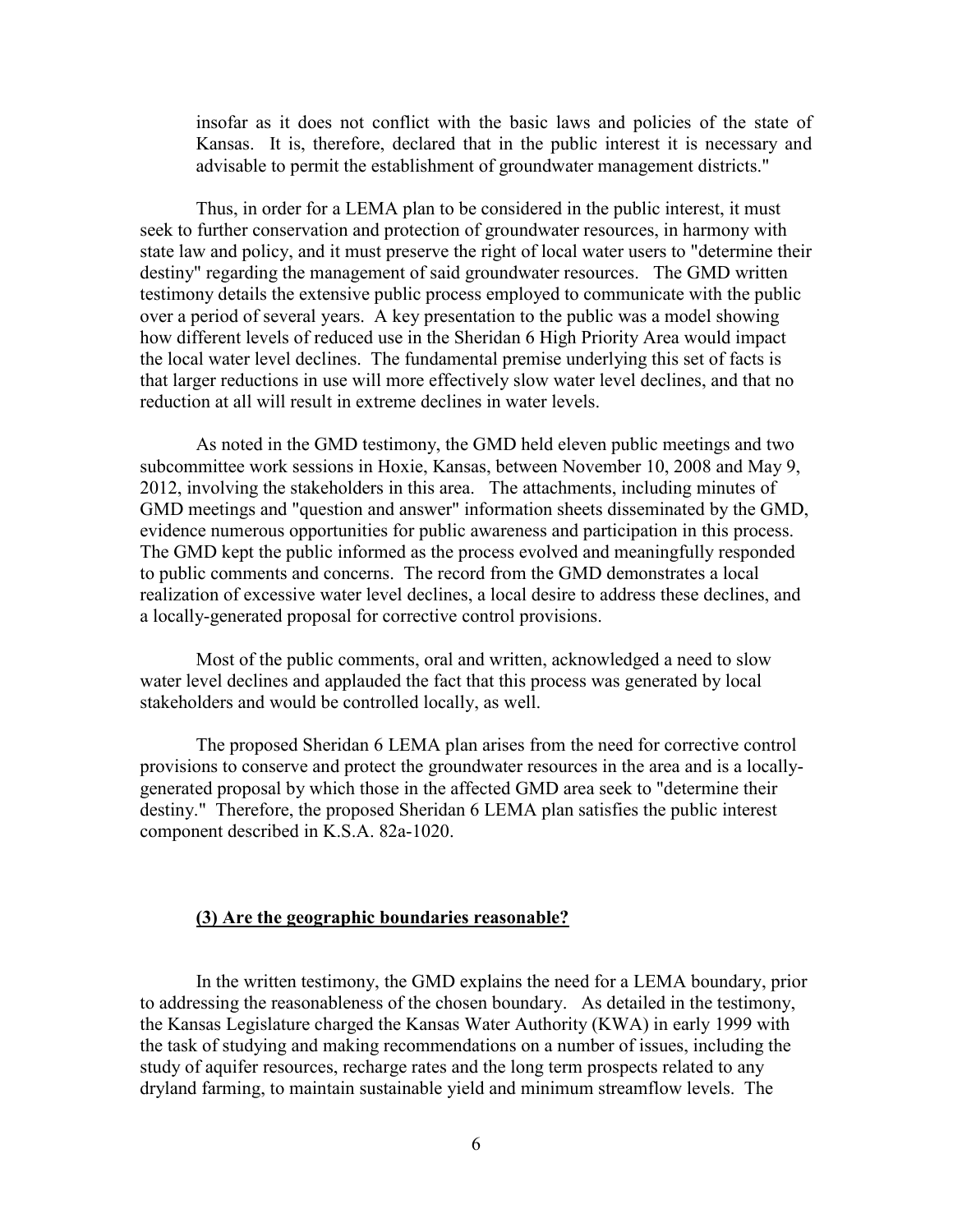KWA responded with reports in 2001, one of which recommended the aquifer be classified into subunits, based on hydrogeologic characteristics, and that the subunits be studied to identify which subunits most needed additional management in order to sustain the life of the aquifer.

In October of that same year, 2001, two advisory committees appointed by the Kansas Water Authority and the Kansas Water Office issued a joint report which included recommendations for further research into the subunits of the Ogallala Aquifer and how to extend the life of the aquifer, based on subunit priorities, goals and programs. The report suggested roles for the DWR and the GMDs in executing these recommendations.

The Northwest Kansas GMD No. 4 began to take action within two months of this report. The ultimate outcome was the 2006 addition to the GMD's Revised Management Program of a section requiring the identification of high-priority subunits and the slowing of groundwater level declines in those areas, a section which has remained in the management program since then. Thus the GMD has taken proactive steps in compliance with state policy directing groundwater management strategies based on aquifer subunits.

The GMD testimony then describes why the boundaries are reasonable, that is, why the process of delineating the boundaries was reasonable. The testimony explains how the GMD's most fundamental data source is the data compiled in the Kansas Cooperative Annual Water Level Measurement Program, mentioned above, based on KGS water level measurement data. The KGS, at the GMD's request, developed sectionspecific data points, allowing for analysis based on numerous different attributes. The testimony then explains the process by which section-specific hydrologic, geologic and geographic information was compiled, including KGS's triangulation method for determining a water level value for each section.

The GMD chose to analyze the data relative to the six-year period of 1996 through 2002, because that period contained the most recent example of two wet years, two years of average precipitation, and two dry years. In addition to this, the GMD applied parameters of percent decline and reported water use density. Finally, to identify high priority areas, the GMD took into account areas of "strong and defined" local support for enhanced management. The comments spell out the final criteria for designation as a High Priority Area, allowing for three alternative options for designation.

The GMD explanation articulates a rational, data-based process by which the boundary for this proposed LEMA was derived. Credible scientific location-specific information was collected and analyzed, in accordance with state policy to manage groundwater supplies on a subunit basis.

The public comments largely supported the designated boundary for this LEMA, many characterizing it as a good first step in addressing water level declines throughout the GMD. One commenter seems to argue that water users in the proposed LEMA area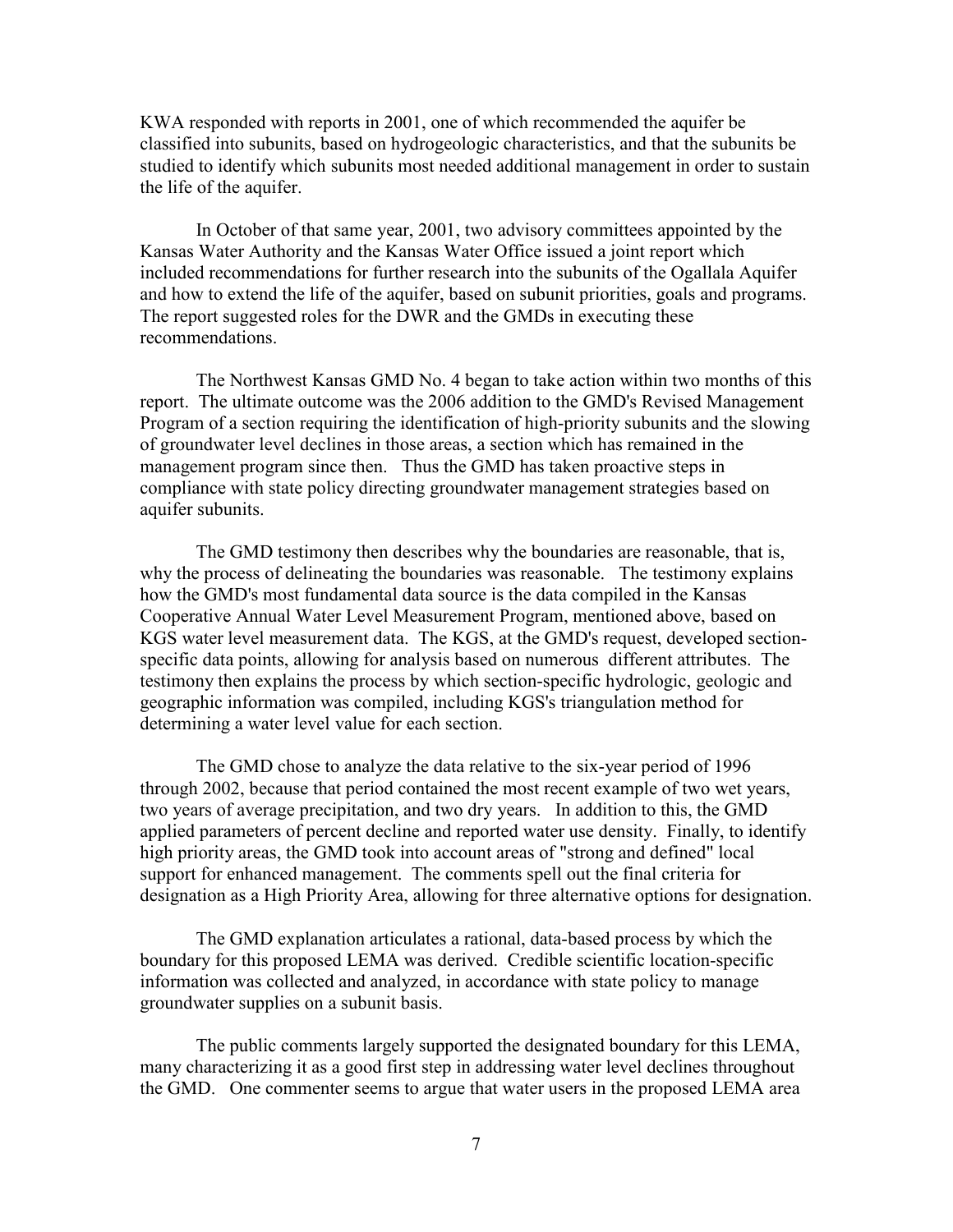will be disadvantaged by additional limitations in water use, in comparison to those not within the LEMA. However, this argument would seem to apply no matter what the LEMA boundaries may ultimately be, and, therefore, is, in essence, an argument against the corrective controls proposed by the LEMA plan. As such, the argument is beyond the scope of this decision.

## **SUMMARY OF FACTUAL FINDINGS per S.B. 310(b)**

Based on substantial competent evidence, as provided by the testimony and comments offered at, or in relation to, the initial public hearing, the following facts are found to be true:

(1) one or more of the circumstances specified in subsection (a) through (d) of K.S.A. 82a-1036, and amendments thereto, exist, specifically that groundwater levels in the area in question are declining and have declined excessively and the rate of withdrawals within the area in question exceeds the rate of recharge in the area; and

(2) the public interest of K.S.A. 82a-1020, and amendments thereto, requires that one or more corrective control provisions be adopted; and

(3) the geographic boundaries are reasonable, pursuant to S.B. 310, Section 1(b).

**THEREFORE**, the Sheridan 6 Local Enhanced Management Area proposal satisfies the three initial requirements for approval as set forth in S.B. 310, Sec. 1(b).

# **ENTERED THIS \_\_\_\_\_\_ DAY OF OCTOBER 2012.**

Constance C. Owen, Hearing Officer

 $\_$  . The contribution of the contribution of  $\mathcal{L}_\mathbf{z}$